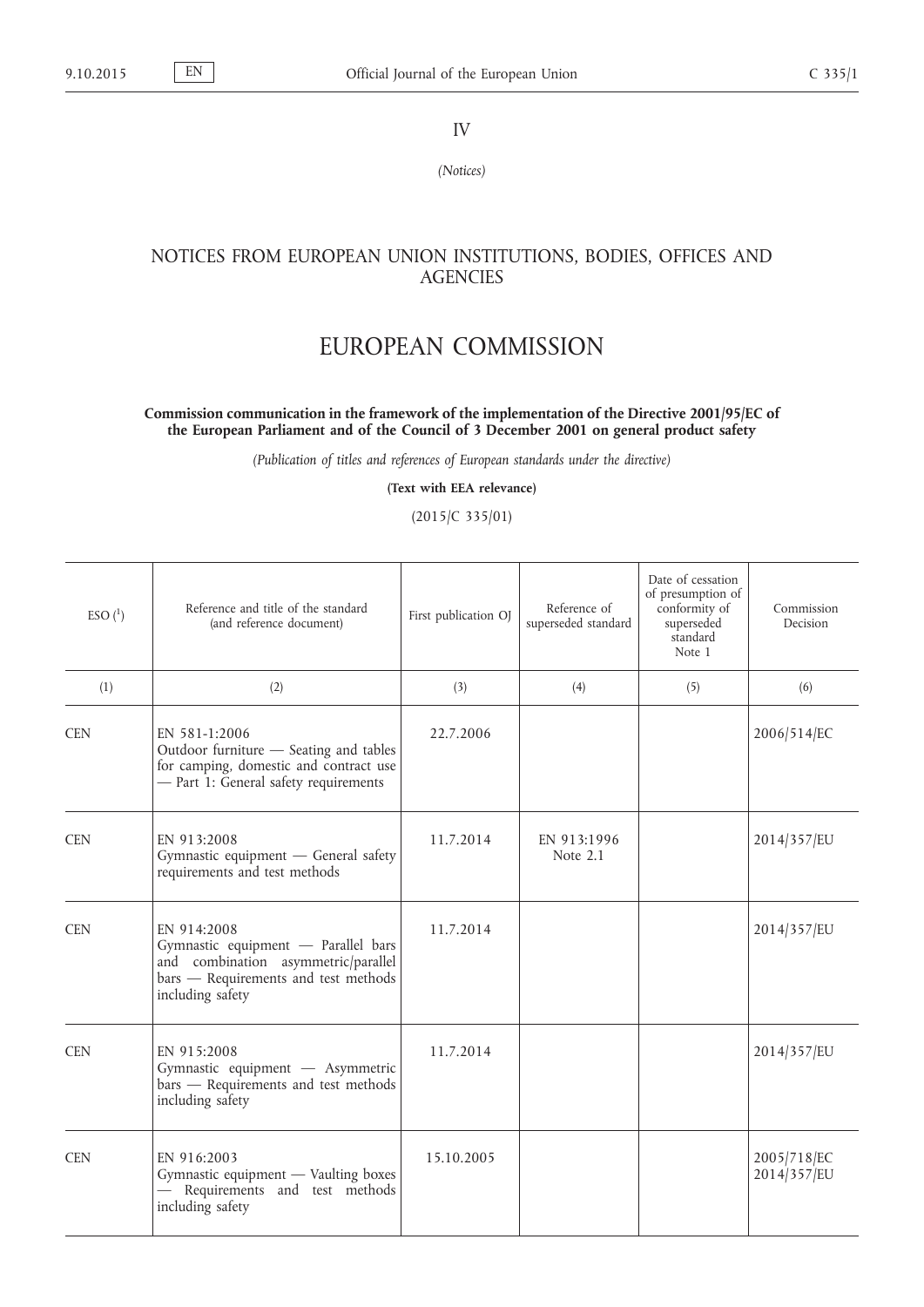| (1)        | (2)                                                                                                                                                                                                   | (3)        | (4)                       | (5) | (6)                        |
|------------|-------------------------------------------------------------------------------------------------------------------------------------------------------------------------------------------------------|------------|---------------------------|-----|----------------------------|
| <b>CEN</b> | EN 957-2:2003<br>Stationary training equipment - Part 2:<br>Strength training equipment, additional<br>specific safety requirements and test<br>methods                                               | 22.7.2006  |                           |     | 2006/514/EC<br>2014/357/EU |
| <b>CEN</b> | EN 957-4:2006+A1:2010<br>Stationary training equipment - Part 4:<br>Strength training benches, additional<br>specific safety requirements and test<br>methods                                         | 11.7.2014  | EN 957-4:2006<br>Note 2.1 |     | 2014/357/EU                |
| <b>CEN</b> | EN 957-5:2009<br>Stationary training equipment - Part 5:<br>Stationary exercise bicycles and upper<br>body crank training equipment, addi-<br>tional specific safety requirements and<br>test methods | 11.7.2014  | EN 957-5:1996<br>Note 2.1 |     | 2014/357/EU                |
| <b>CEN</b> | EN 957-6:2010+A1:2014<br>Stationary training equipment - Part 6:<br>Treadmills, additional specific safety<br>requirements and test methods                                                           | 16.1.2015  | EN 957-6:2010<br>Note 2.1 |     | 2014/875/EU                |
| <b>CEN</b> | EN 957-7:1998<br>Stationary training equipment - Part 7:<br>Rowing machines, additional specific<br>safety requirements and test methods                                                              | 22.7.2006  |                           |     | 2006/514/EC<br>2014/357/EU |
| <b>CEN</b> | EN 957-8:1998<br>Stationary training equipment - Part 8:<br>Steppers, stairclimbers and climbers -<br>Additional specific safety requirements<br>and test methods                                     | 22.7.2006  |                           |     | 2006/514/EC<br>2014/357/EU |
| <b>CEN</b> | EN 957-9:2003<br>Stationary training equipment - Part 9:<br>Elliptical trainers, additional specific<br>safety requirements and test methods                                                          | 22.7.2006  |                           |     | 2006/514/EC<br>2014/357/EU |
| <b>CEN</b> | EN 957-10:2005<br>Stationary training equipment - Part 10:<br>Exercise bicycles with a fixed wheel or<br>without freewheel, additional specific<br>safety requirements and test methods               | 22.7.2006  |                           |     | 2006/514/EC<br>2014/357/EU |
| <b>CEN</b> | EN 1129-1:1995<br>Furniture - Foldaway beds - Safety<br>requirements and testing - Part 1:<br>Safety requirements                                                                                     | 15.10.2005 |                           |     | 2005/718/EC                |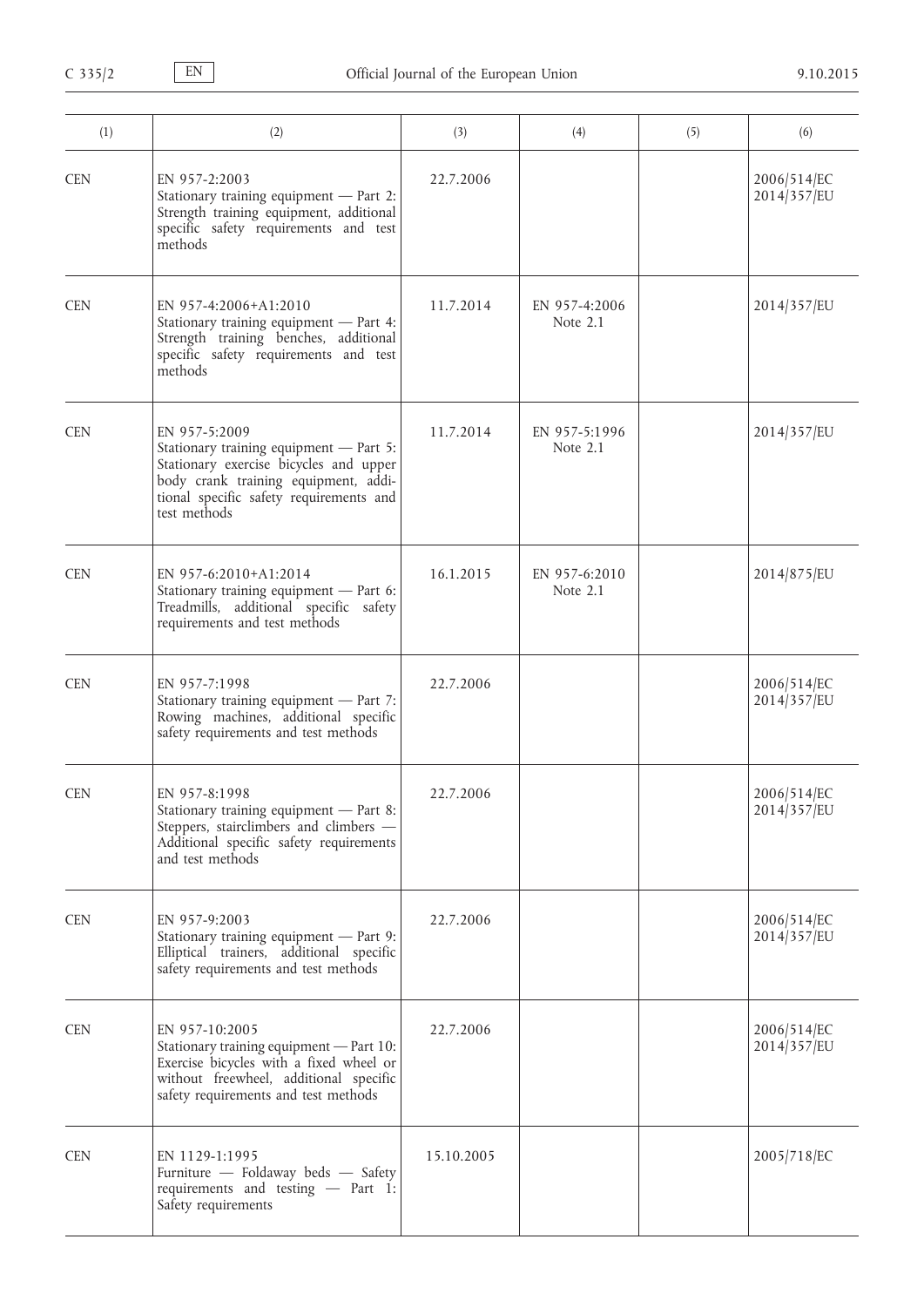| (1)        | (2)                                                                                                                                                                                  | (3)                              | (4)                                                           | (5)        | (6)            |
|------------|--------------------------------------------------------------------------------------------------------------------------------------------------------------------------------------|----------------------------------|---------------------------------------------------------------|------------|----------------|
| <b>CEN</b> | EN 1129-2:1995<br>Furniture - Foldaway beds - Safety<br>requirements and testing - Part 2: Test<br>methods                                                                           | 15.10.2005                       |                                                               |            | 2005/718/EC    |
| <b>CEN</b> | EN 1130-1:1996<br>Furniture - Cribs and cradles for<br>domestic use - Part 1: Safety require-<br>ments                                                                               | 24.4.2004                        |                                                               |            | $C(2004)$ 1493 |
| <b>CEN</b> | EN 1130-2:1996<br>Furniture - Cribs and cradles for<br>domestic use - Part 2: Test methods                                                                                           | 24.4.2004                        |                                                               |            | $C(2004)$ 1493 |
| <b>CEN</b> | EN 1273:2005<br>Child use and care articles - Baby<br>walking frames - Safety requirements<br>and test methods                                                                       | 17.2.2009                        |                                                               |            | 2009/18/EC     |
| <b>CEN</b> | EN 1466:2014<br>Child use and care articles $-$ Carry cots<br>and stands - Safety requirements and<br>test methods                                                                   | This is the first<br>publication | EN 1466:2004<br>$+A1:2007$<br>Note 2.1                        | 30.11.2015 | (EU) 2015/1345 |
| <b>CEN</b> | EN 1651:1999<br>Paragliding equipment - Harnesses -<br>Safety requirements and strength tests                                                                                        | 15.10.2005                       |                                                               |            | 2005/718/EC    |
| <b>CEN</b> | EN 1930:2011<br>Child use and care articles - Safety<br>barriers - Safety requirements and test<br>methods                                                                           | This is the first<br>publication |                                                               |            | (EU) 2015/1345 |
| <b>CEN</b> | EN ISO 4210-1:2014<br>Cycles - Safety requirements for bi-<br>cycles - Part 1: Terms and definitions<br>$(ISO 4210-1:2014)$                                                          | This is the first<br>publication | EN 14764:2005<br>EN 14766:2005<br>EN 14781:2005<br>Note 2.1   |            | (EU) 2015/681  |
| <b>CEN</b> | EN ISO 4210-2:2014<br>Cycles - Safety requirements for bi-<br>cycles - Part 2: Requirements for city<br>and trekking, young adult, mountain and<br>racing bicycles (ISO 4210-2:2014) | This is the first<br>publication | EN 14764:2005<br>EN 14766:2005<br>EN 14781:2005<br>Note 2.1   |            | (EU) 2015/681  |
| <b>CEN</b> | EN ISO 4210-3:2014<br>Cycles - Safety requirements for bi-<br>cycles - Part 3: Common test methods<br>$(ISO 4210-3:2014)$                                                            | This is the first<br>publication | EN 14764:2005<br>EN 14766:2005<br>EN 14781:2005<br>Note $2.1$ |            | (EU) 2015/681  |
| <b>CEN</b> | EN ISO 4210-4:2014<br>Cycles - Safety requirements for bi-<br>cycles - Part 4: Braking test methods<br>$(ISO 4210-4:2014)$                                                           | This is the first<br>publication | EN 14781:2005<br>EN 14764:2005<br>EN 14766:2005<br>Note $2.1$ |            | (EU) 2015/681  |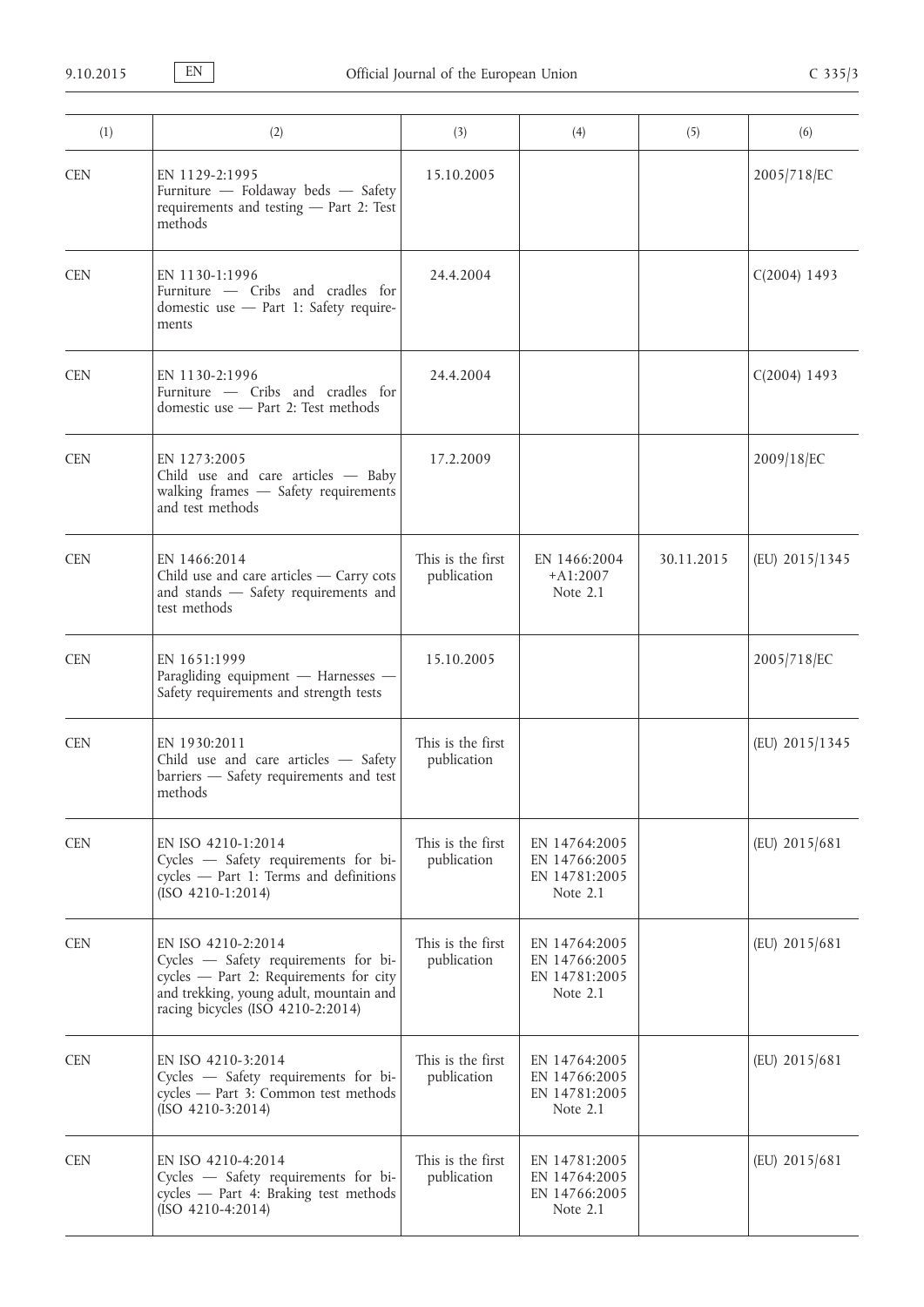| (1)        | (2)                                                                                                                                                             | (3)                              | (4)                                                           | (5) | (6)            |
|------------|-----------------------------------------------------------------------------------------------------------------------------------------------------------------|----------------------------------|---------------------------------------------------------------|-----|----------------|
| <b>CEN</b> | EN ISO 4210-5:2014<br>Cycles - Safety requirements for bi-<br>cycles - Part 5: Steering test methods<br>(ISO 4210-5:2014, Corrected version<br>$2015 - 02 - 01$ | This is the first<br>publication | EN 14764:2005<br>EN 14766:2005<br>EN 14781:2005<br>Note $2.1$ |     | (EU) 2015/681  |
| <b>CEN</b> | EN ISO 4210-6:2014<br>Cycles - Safety requirements for bi-<br>cycles - Part 6: Frame and fork test<br>methods (ISO 4210-6:2014)                                 | This is the first<br>publication | EN 14764:2005<br>EN 14766:2005<br>EN 14781:2005<br>Note $2.1$ |     | (EU) 2015/681  |
| <b>CEN</b> | EN ISO 4210-7:2014<br>Cycles - Safety requirements for bi-<br>cycles - Part 7: Wheels and rims test<br>methods (ISO 4210-7:2014)                                | This is the first<br>publication | EN 14764:2005<br>EN 14766:2005<br>EN 14781:2005<br>Note $2.1$ |     | (EU) 2015/681  |
| <b>CEN</b> | EN ISO 4210-8:2014<br>Cycles - Safety requirements for bi-<br>cycles - Part 8: Pedal and drive system<br>test methods (ISO 4210-8:2014)                         | This is the first<br>publication | EN 14764:2005<br>EN 14766:2005<br>EN 14781:2005<br>Note $2.1$ |     | (EU) 2015/681  |
| <b>CEN</b> | EN ISO 4210-9:2014<br>Cycles - Safety requirements for bi-<br>cycles - Part 9: Saddles and seat-post<br>test methods (ISO 4210-9:2014)                          | This is the first<br>publication | EN 14764:2005<br>EN 14766:2005<br>EN 14781:2005<br>Note 2.1   |     | (EU) 2015/681  |
| <b>CEN</b> | EN ISO 8098:2014<br>Cycles - Safety requirements for bi-<br>children<br>cycles for<br>young<br>(ISO<br>8098:2014)                                               | This is the first<br>publication |                                                               |     | (EU) 2015/681  |
| <b>CEN</b> | EN ISO 9994:2006<br>Lighters - Safety specification (ISO<br>9994:2005)                                                                                          | 22.7.2006                        | EN ISO<br>9994:2002<br>Note 2.1                               |     | $C(2004)$ 1493 |
| <b>CEN</b> | EN 12196:2003<br>Gymnastic equipment - Horses and<br>bucks - Functional and safety require-<br>ments, test methods                                              | 15.10.2005                       |                                                               |     | 2005/718/EC    |
| <b>CEN</b> | EN 12197:1997<br>Gymnastic equipment - Horizontal<br>bars - Safety requirements and test<br>methods                                                             | 15.10.2005                       |                                                               |     | 2005/718/EC    |
| <b>CEN</b> | EN 12221-1:2008+A1:2013<br>Child use and care articles $-$ Changing<br>units for domestic use - Part 1: Safety<br>requirements                                  | This is the first<br>publication |                                                               |     | (EU) 2015/1345 |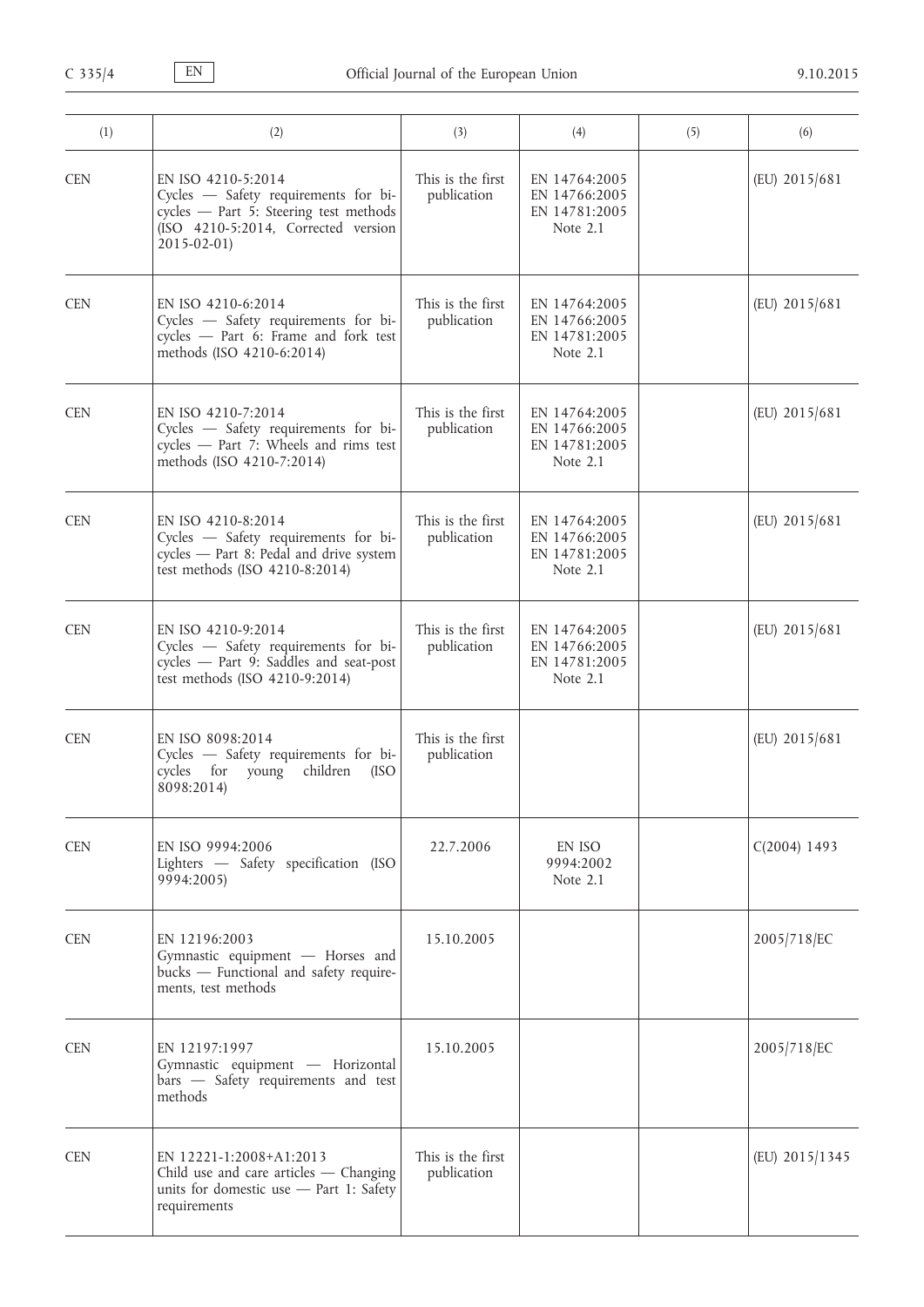| (1)        | (2)                                                                                                                                                            | (3)                              | (4) | (5) | (6)            |
|------------|----------------------------------------------------------------------------------------------------------------------------------------------------------------|----------------------------------|-----|-----|----------------|
| <b>CEN</b> | EN 12221-2:2008+A1:2013<br>Child use and care articles $-$ Changing<br>units for domestic use $-$ Part 2: Test<br>methods                                      | This is the first<br>publication |     |     | (EU) 2015/1345 |
| <b>CEN</b> | EN 12346:1998<br>Gymnastic equipment - Wall bars,<br>lattice ladders and climbing frames -<br>Safety requirements and test methods                             | 15.10.2005                       |     |     | 2005/718/EC    |
| <b>CEN</b> | EN 12432:1998<br>Gymnastic equipment - Balancing<br>beams - Functional and safety require-<br>ments, test methods                                              | 15.10.2005                       |     |     | 2005/718/EC    |
| <b>CEN</b> | EN 12491:2001<br>Paragliding equipment - Emergency<br>parachutes - Safety requirements and<br>test methods                                                     | 15.10.2005                       |     |     | 2005/718/EC    |
| <b>CEN</b> | EN 12655:1998<br>Gymnastic equipment - Hanging rings<br>- Functional and safety requirements,<br>test methods                                                  | 15.10.2005                       |     |     | 2005/718/EC    |
| <b>CEN</b> | EN ISO 12863:2010<br>Standard test method for assessing the<br>ignition propensity of cigarettes (ISO<br>12863:2010)                                           | 17.11.2011                       |     |     | 2011/496/EU    |
| <b>CEN</b> | EN 13120:2009+A1:2014<br>Internal blinds - Performance require-<br>ments including safety                                                                      | 10.10.2014                       |     |     | 2014/531/EU    |
| <b>CEN</b> | EN 13209-1:2004<br>Child use and care articles - Baby<br>carriers - Safety requirements and test<br>methods - Part 1: Framed back carriers                     | 22.7.2006                        |     |     | 2006/514/EC    |
| <b>CEN</b> | EN 13219:2008<br>Gymnastic equipment — Trampolines —<br>Functional and safety requirements, test<br>methods                                                    | This is the first<br>publication |     |     | 2014/357/EU    |
| <b>CEN</b> | EN 13319:2000<br>Diving accessories - Depth gauges and<br>combined depth and time measuring<br>devices - Functional and safety require-<br>ments, test methods | 15.10.2005                       |     |     | 2005/718/EC    |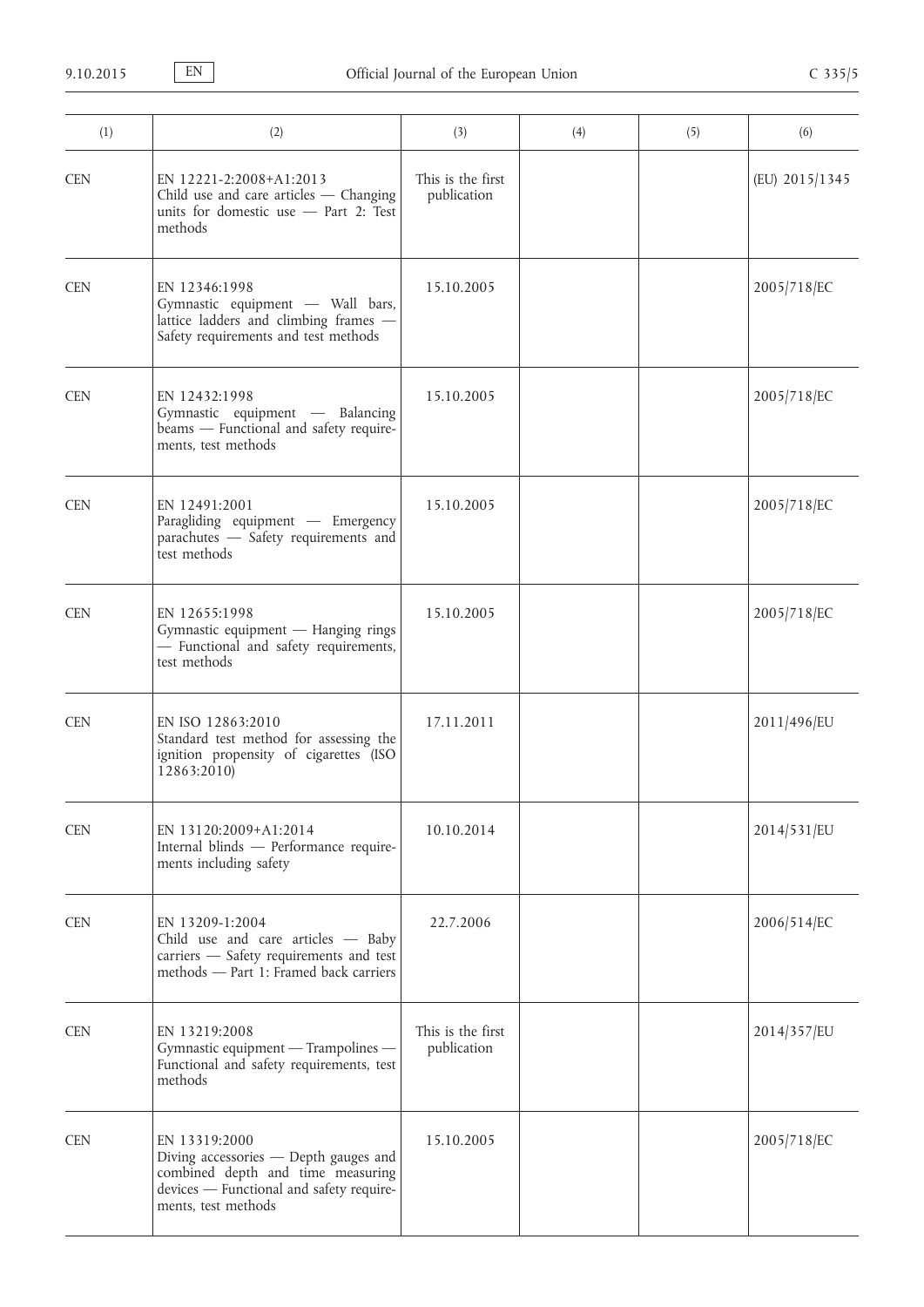| (1)        | (2)                                                                                                                                                                              | (3)                              | (4)                                       | (5) | (6)            |
|------------|----------------------------------------------------------------------------------------------------------------------------------------------------------------------------------|----------------------------------|-------------------------------------------|-----|----------------|
| <b>CEN</b> | EN 13899:2003<br>Roller sports equipment - Roller skates<br>- Safety requirements and test methods                                                                               | 15.10.2005                       |                                           |     | 2005/718/EC    |
| <b>CEN</b> | EN 14059:2002<br>Decorative oil lamps - Safety require-<br>ments and test methods                                                                                                | 24.4.2004                        |                                           |     | $C(2004)$ 1493 |
| <b>CEN</b> | EN 14344:2004<br>Child use and care articles - Child seats<br>for cycles - Safety requirements and test<br>methods                                                               | 15.10.2005                       |                                           |     | 2005/718/EC    |
| <b>CEN</b> | EN 14350-1:2004<br>Child use and care articles - Drinking<br>equipment - Part 1: General and<br>mechanical requirements and tests                                                | 15.10.2005                       |                                           |     | 2005/718/EC    |
| <b>CEN</b> | EN 14682:2014<br>Safety of children's clothing - Cords<br>and drawstrings on children's clothing -<br>Specifications                                                             | This is the first<br>publication | EN 14682:2007<br>Note 2.1                 |     | (EU) 2015/1345 |
| <b>CEN</b> | EN 14872:2006<br>Bicycles - Accessories for bicycles -<br>Luggage carriers                                                                                                       | 22.7.2006                        |                                           |     | 2006/514/EC    |
| <b>CEN</b> | EN 15649-1:2009+A2:2013<br>Floating leisure articles for use on and in<br>the water $-$ Part 1: Classification,<br>materials, general requirements and test<br>methods           | 11.7.2014                        | EN 15649-1:2009<br>$+A1:2012$<br>Note 2.1 |     | 2014/359/EU    |
| <b>CEN</b> | EN 15649-2:2009+A2:2013<br>Floating leisure articles for use on and in<br>the water - Part 2: Consumer informa-<br>tion                                                          | 16.1.2015                        | EN 15649-2:2009<br>$+A1:2012$<br>Note 2.1 |     | 2014/875/EU    |
| <b>CEN</b> | EN 15649-3:2009+A1:2012<br>Floating leisure articles for use on and in<br>the water - Part 3: Additional specific<br>safety requirements and test methods for<br>Class A devices | 4.9.2013                         | EN 15649-3:2009<br>Note 2.1               |     | 2013/390/EU    |
| <b>CEN</b> | EN 15649-4:2010+A1:2012<br>Floating leisure articles for use on and in<br>the water - Part 4: Additional specific<br>safety requirements and test methods for<br>Class B devices | 4.9.2013                         | EN 15649-4:2010<br>Note 2.1               |     | 2013/390/EU    |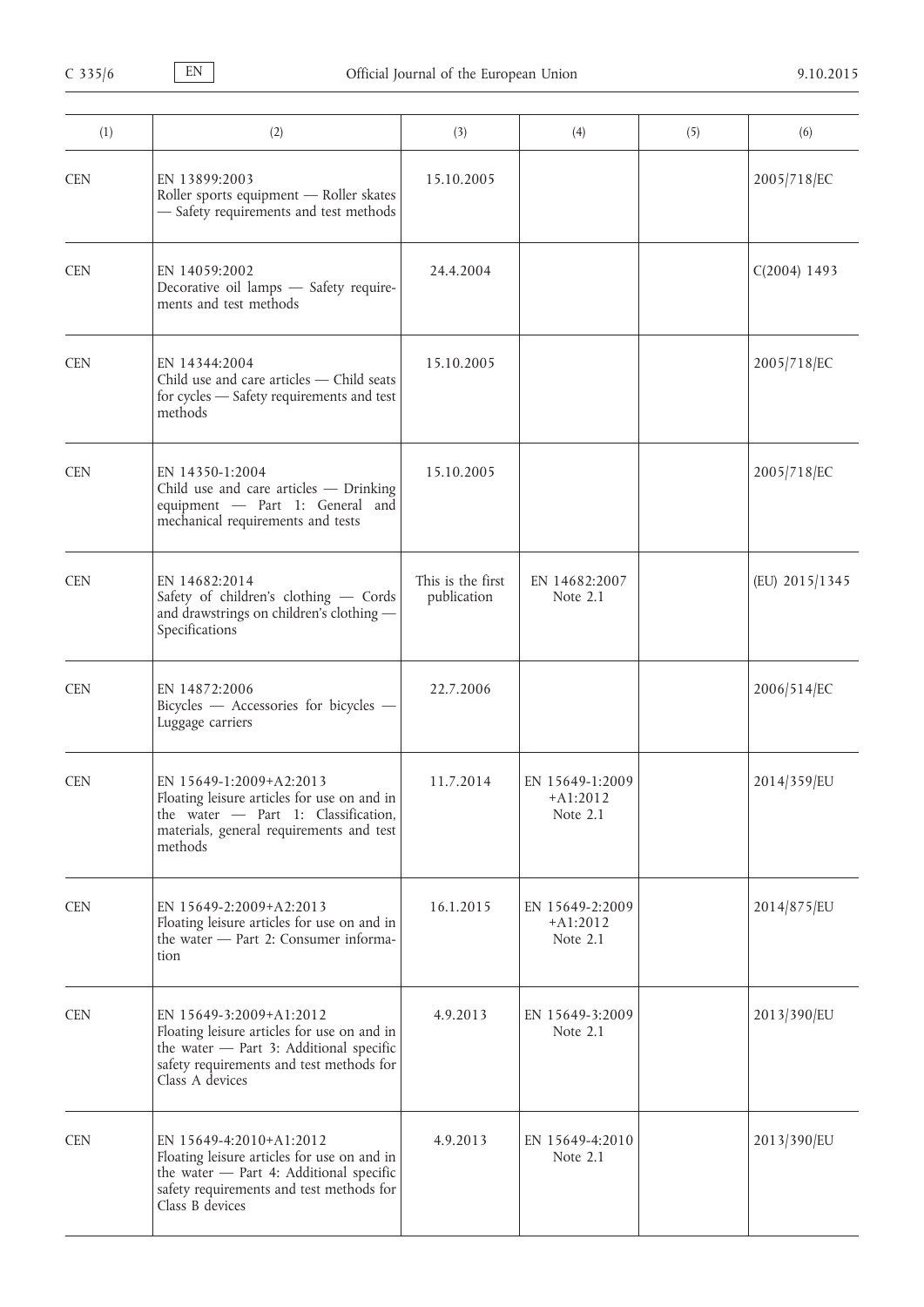| (1)        | (2)                                                                                                                                                                              | (3)        | (4)                         | (5) | (6)         |
|------------|----------------------------------------------------------------------------------------------------------------------------------------------------------------------------------|------------|-----------------------------|-----|-------------|
| <b>CEN</b> | EN 15649-5:2009<br>Floating leisure articles for use on and in<br>the water - Part 5: Additional specific<br>safety requirements and test methods for<br>Class C devices         | 4.9.2013   |                             |     | 2013/390/EU |
| <b>CEN</b> | EN 15649-6:2009+A1:2013<br>Floating leisure articles for use on and in<br>the water - Part 6: Additional specific<br>safety requirements and test methods for<br>Class D devices | 11.7.2014  | EN 15649-6:2009<br>Note 2.1 |     | 2014/359/EU |
| <b>CEN</b> | EN 15649-7:2009<br>Floating leisure articles for use on and in<br>the water - Part 7: Additional specific<br>safety requirements and test methods for<br>class E devices         | 4.9.2013   |                             |     | 2013/390/EU |
| <b>CEN</b> | EN 16156:2010<br>Cigarettes - Assessment of the ignition<br>propensity - Safety requirement                                                                                      | 17.11.2011 |                             |     | 2011/496/EU |
| <b>CEN</b> | EN 16281:2013<br>Child protective products - Consumer<br>fitted child resistant locking devices for<br>windows and balcony doors - Safety<br>requirements and test methods       | 11.7.2014  |                             |     | 2014/358/EU |
| <b>CEN</b> | EN 16433:2014<br>Internal blinds - Protection from stran-<br>gulation hazards - Test methods                                                                                     | 10.10.2014 |                             |     | 2014/531/EU |
| <b>CEN</b> | EN 16434:2014<br>Internal blinds - Protection from stran-<br>gulation hazards - Requirements and<br>test methods for safety devices                                              | 10.10.2014 |                             |     | 2014/531/EU |
| <b>CEN</b> | EN ISO 20957-1:2013<br>Stationary training equipment - Part 1:<br>General safety requirements and test<br>methods (ISO 20957-1:2013)                                             | 11.7.2014  | EN 957-1:2005<br>Note 2.1   |     | 2014/357/EU |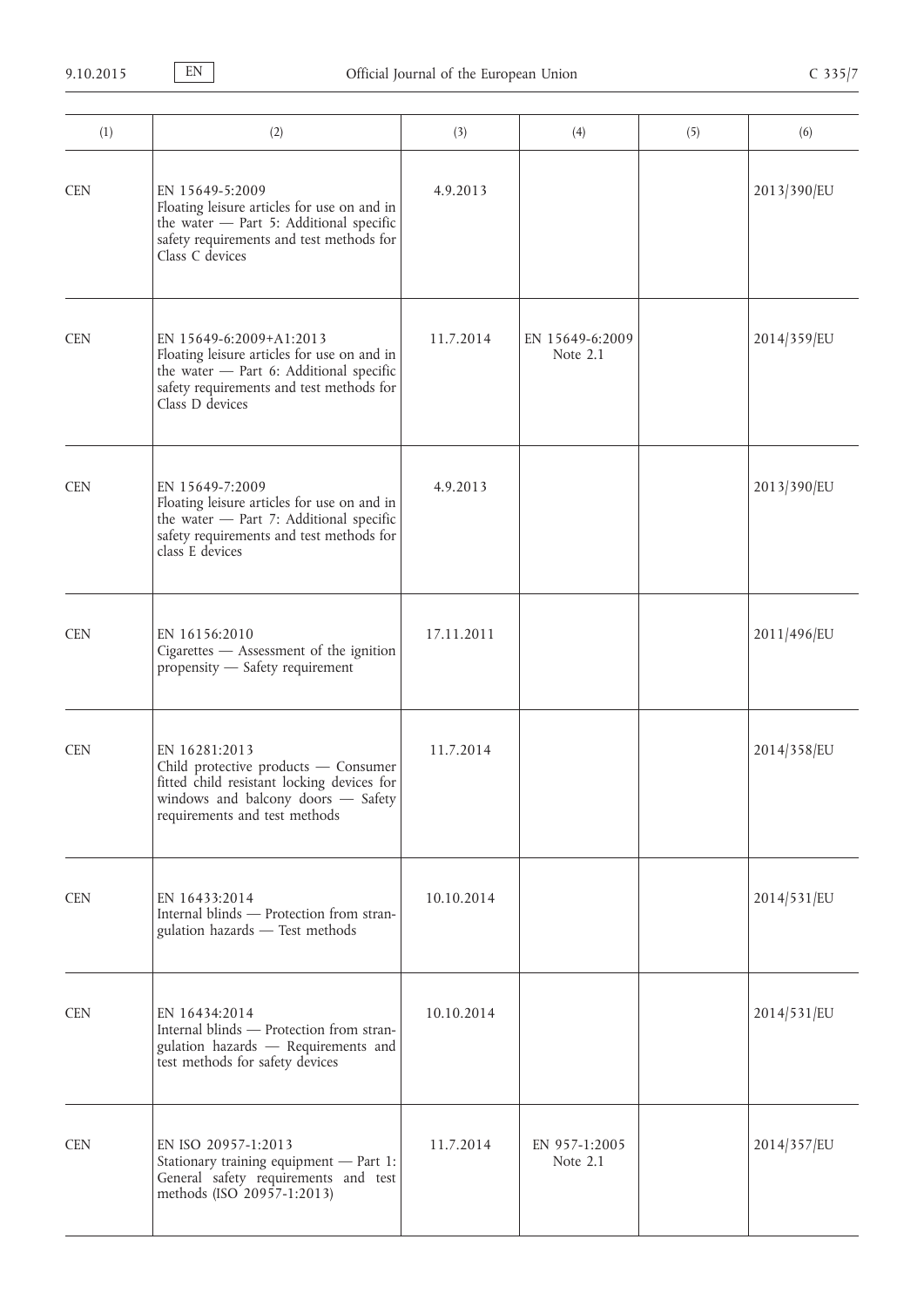| $\left(1\right)$ | $\left( 2\right)$                                                                                                    | (3)       | (4)    | (5) | (6)        |
|------------------|----------------------------------------------------------------------------------------------------------------------|-----------|--------|-----|------------|
| Cenelec          | EN 60065:2002<br>Audio, video and similar electronic<br>apparatus - Safety requirements<br>IEC 60065:2001 (Modified) | 4.9.2013  |        |     |            |
|                  | EN 60065:2002/A12:2011                                                                                               | 28.2.2012 | Note 3 |     | 2012/29/EU |

According to the Commission Implementing Decision 2012/29/EU of 13 January 2012 (OJ L 13, 17.1.2012, p. 7) the reference of standard EN 60065:2002/A12:2011 concerning protection against excessive sound pressure from personal music players shall be published.

| Cenelec | EN 60950-1:2006<br>Information technology equipment -<br>Safety - Part 1: General requirements<br>IEC 60950-1:2005 (Modified) | 4.9.2013  |        |            |
|---------|-------------------------------------------------------------------------------------------------------------------------------|-----------|--------|------------|
|         | EN 60950-1:2006/A12:2011                                                                                                      | 28.2.2012 | Note 3 | 2012/29/EU |

According to the Commission Implementing Decision 2012/29/EU of 13 January 2012 (OJ L 13, 17.1.2012, p. 7) the reference of standard EN 60950-1:2006/A12:2011 concerning protection against excessive sound pressure from personal music players shall be published.

- $($ <sup>1</sup> ) ESO: European standardisation organisation:
	- CEN: Avenue Marnix 17, B-1000, Brussels, Tel. +32 2 5500811; fax + 32 2 5500819 [\(http://www.cen.eu\)](http://www.cen.eu)

— CENELEC: Avenue Marnix 17, B-1000, Brussels, Tel. +32 2 5196871; fax + 32 2 5196919 ([http://www.cenelec.eu\)](http://www.cenelec.eu)

- ETSI: 650, route des Lucioles, F-06921 Sophia Antipolis, Tel. +33 492 944200; fax +33 493 654716, ([http://www.etsi.eu\)](http://www.etsi.eu)
- Note 1: Generally the date of cessation of presumption of conformity will be the date of withdrawal ('dow'), set by the European standardisation organisation, but attention of users of these standards is drawn to the fact that in certain exceptional cases this can be otherwise.
- Note 2.1: The new (or amended) standard has the same scope as the superseded standard. On the date stated, the superseded standard ceases to give presumption of conformity with the essential or other requirements of the relevant Union legislation.
- Note 2.2: The new standard has a broader scope than the superseded standard. On the date stated the superseded standard ceases to give presumption of conformity with the essential or other requirements of the relevant Union legislation.
- Note 2.3: The new standard has a narrower scope than the superseded standard. On the date stated the (partially) superseded standard ceases to give presumption of conformity with the essential or other requirements of the relevant Union legislation for those products or services that fall within the scope of the new standard. Presumption of conformity with the essential or other requirements of the relevant Union legislation for products or services that still fall within the scope of the (partially) superseded standard, but that do not fall within the scope of the new standard, is unaffected.
- Note 3: In case of amendments, the referenced standard is EN CCCCC: YYYY, its previous amendments, if any, and the new, quoted amendment. The superseded standard therefore consists of EN CCCCC:YYYY and its previous amendments, if any, but without the new quoted amendment. On the date stated, the superseded standard ceases to give presumption of conformity with the essential or other requirements of the relevant Union legislation.